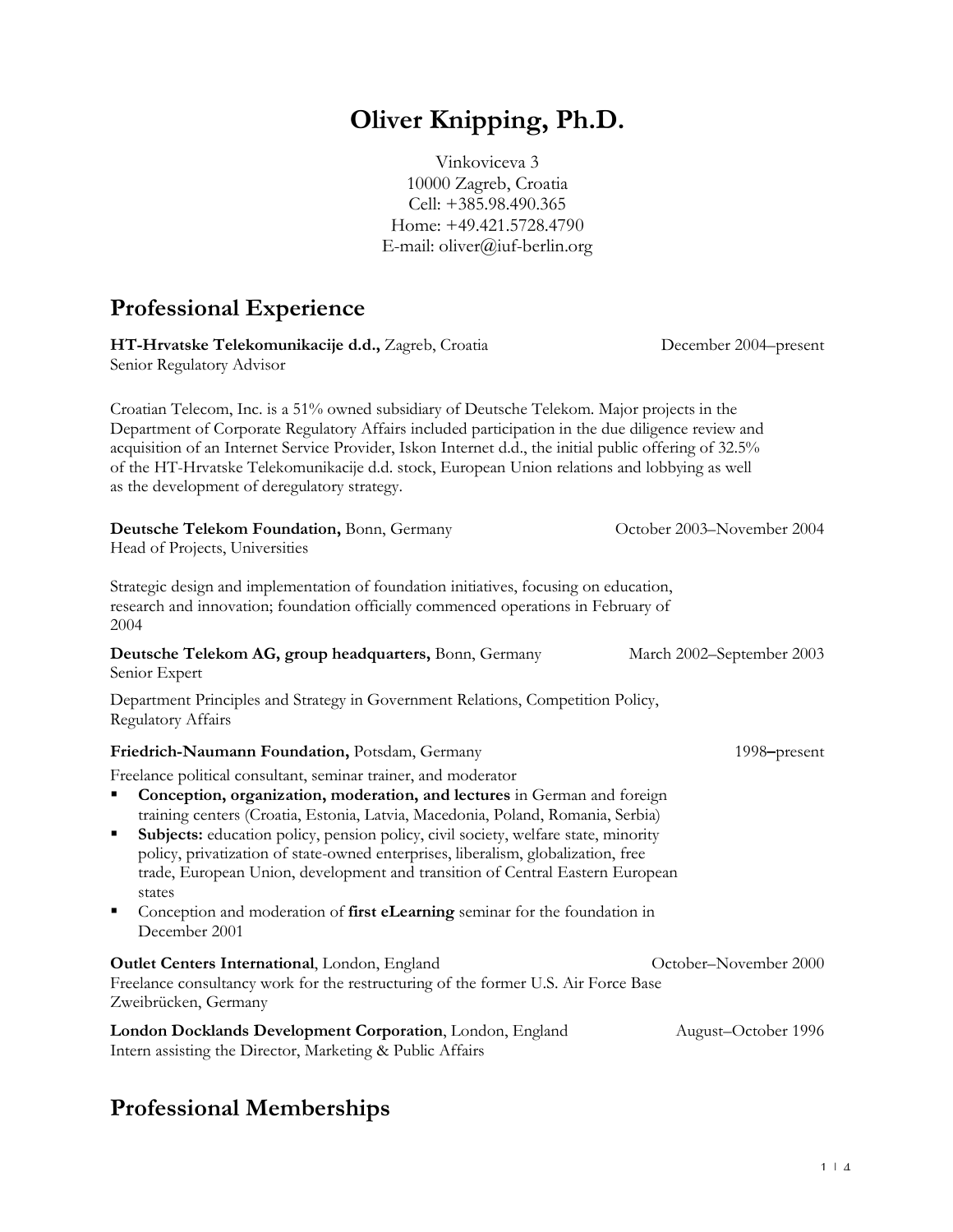| Friedrich A. von Hayek-Gesellschaft, Berlin, Germany, member                                                                                                 | 2004–present             |
|--------------------------------------------------------------------------------------------------------------------------------------------------------------|--------------------------|
| Verein für Socialpolitik, Frankfurt, Germany,<br>Member of the largest association of economists in Germany                                                  | $2002$ -present          |
| Transport Economists' Group, London, UK, member                                                                                                              | $2000$ -present          |
| Institute for Free Enterprise e.V., Berlin, Germany<br>President and founder of German charitable institute and free market think tank<br>www.iuf-berlin.org | 1998 <del>-present</del> |
| Free Democratic Party (FDP), member                                                                                                                          | 1992–present             |
| Liberale Initiative (LHG), Humboldt University, Berlin, Germany<br>Founder of liberal student union                                                          | 1996–1998                |
| Junge Liberale (young liberals), Vice-President, Bremen, Germany                                                                                             | 1992–1994                |

#### **Professional Activities**

| Institute of Economic Affairs, publications in its journal                                                                                                                                                                           | $2004$ -present               |
|--------------------------------------------------------------------------------------------------------------------------------------------------------------------------------------------------------------------------------------|-------------------------------|
| Transport Reviews, referee for academic journal                                                                                                                                                                                      | $2001$ -present               |
| Lectures on economics, politics, globalization:<br>University of Timisoara, Romania<br>п<br>Haus Rissen, International Institute for Politics and Economics, Hamburg, Germany<br>п<br>European training centre, Weimar, Germany<br>п | $2001$ -present               |
| <b>Mont Pèlerin Society</b><br>Participation at the General Meeting in Guatemala<br>Participation at the General Meeting in London                                                                                                   | November 2006<br>October 2002 |
| Lindau Nobel Laureate Meetings<br>Participation in the 1 <sup>st</sup> and 2 <sup>nd</sup> meetings in Economic Sciences                                                                                                             | $2004$ -present               |

**Interviews and News Reports,** principally as President of the Institute for Free Enterprise:

On capitalism and globalization in the "Polylux" TV show aired on the "ARD" first national channel

- SWR / 3Sat talk show "Nachtcafé"
- WDR3 talk show "Hart aber fair"
- www.tagesschau.de (news broadcast online, part of the "ARD" TV channel)
- In German national newspapers (Frankfurter Allgemeine Zeitung, Süddeutsche Zeitung, Tageszeitung, Welt am Sonntag, Frankfurter Allgemeine Sonntagszeitung etc.)

### **Education**

| University College London, University of London, UK                                   | September 1998–December 2001 |
|---------------------------------------------------------------------------------------|------------------------------|
| Ph.D. research with Professor Sir Peter Hall on:                                      |                              |
| The Liberalisation of European Railway Markets. Laissez-Faire versus Interventionism. |                              |
| Humboldt University, Berlin, Germany                                                  | October 1995–April 1998      |
| Degree in Economics, grade: 1.7 (GPA equivalent: 3.3)                                 |                              |
| Theore: $\Delta$ Constitution of Liberty for Europe Counselor.                        |                              |

Thesis: *A Constitution of Liberty for Europe*; Counselor: Prof. Dr. Charles B. Blankart

**Queen Mary College, University of London**, UK September 1994–June 1995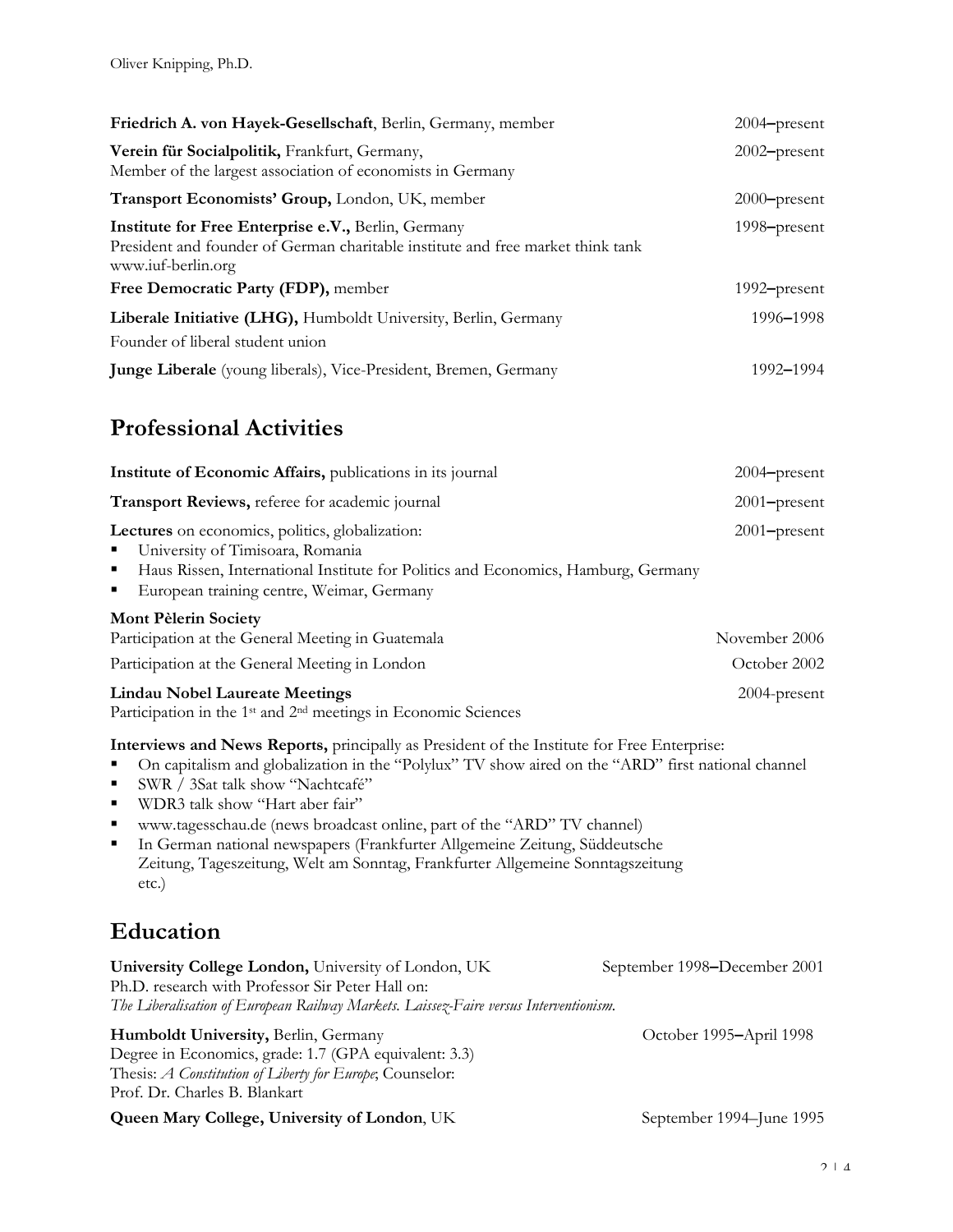| Economics, History, and Political Science                         |                        |
|-------------------------------------------------------------------|------------------------|
| University of Bremen, Germany                                     | October 1992–July 1994 |
| Economics, intermediate degree, grade: 1.3 (GPA equivalent: 3.1)  |                        |
| German national service in a nursery school for disabled children | 1991–1992              |

# **Scholarships & Fellowships**

| Institute for Humane Studies, George-Mason-University, Arlington, VA      | June-August 2001              |
|---------------------------------------------------------------------------|-------------------------------|
| Summer Graduate Research Fellowship: Laissez-Faire versus Interventionism |                               |
| Friedrich-Naumann Foundation, PhD Scholarship                             | September 1998–September 2001 |
| Friedrich-Naumann Foundation, Undergraduate Scholarship                   | October 1993–April 1998       |

|            | Languages: German (native), English (fluent written and oral), Spanish (basic written and oral), |
|------------|--------------------------------------------------------------------------------------------------|
|            | Croatian (basic written and oral); Latin                                                         |
| Interests: | Snowboarding, table tennis, rowing, golf, literature, opera, theater, comedy                     |